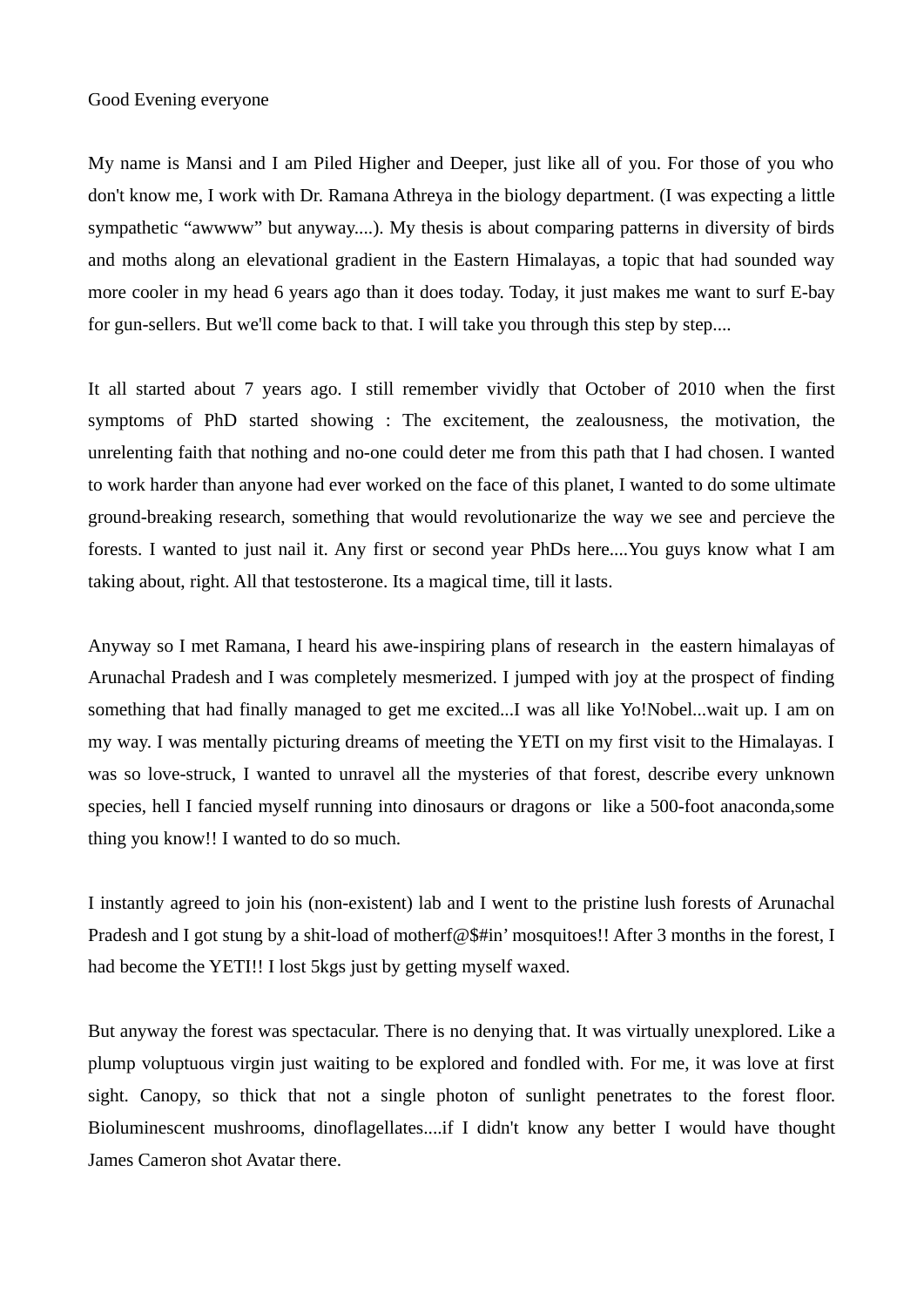So anyway...what I am saying is that I got at least one thing right during my PhD. I was in the Himalayas. What is the most peculiar thing that strikes most people when I say "The Himalayas"? Height. Right. Exactly. I shoud've known. I started at a height that there was no going higher from. It was all going to be downhill from then on...I should've seen it coming.

Let me set a little bit of a background here for those of you who're new. Ramana is by training an astrophysicist. I was a microbiologist. He likes to see things in zeroes and ones and I couldn't see beyond green and red. I was a qualitative person whose only exposure to large datasets has been apparel shopping at amazon. For the longest time we had communication gap of the highest order. I remember this one time we had an intense hour long scientific discussion at the end of which I realized we were both talking about two different papers!! TRUE STORY.

He would say "Oh! You should write a 10 line for-loop to get this data in shape" and I was like forwhat? Dude I don't speak no "Klingon" or whatever it is that passes off as communication amongst astronomers. Speak in English man. Or tell me to get things done the way other biologists get most of their analysis done - suck up to a colleague in physics.

But no. He insisted that I learn programming. So I did. And to hell with modesty I am pretty good at it. 27 gold badges on stackoverflow!! Not bad for a microbiologist, huh? Of course Ramana deserves a fair bit of credit here...but tonight's about me, and also, he is not here (is he?).

Like any other advisor-grad student pair, we've had several fights on several different occassions. And not just fights, even scientific discussions with him were so intimidating initially, I felt like I was such a waste of biomolecules. The fungi growing on a disintegrating corpse has a higher purpose in this world than me. And all this was because of no fault of his own, I mean you can hardly blame a guy for being intelligent you know!!! Does any body here relate to what I am saying? Did anyone ever feel like a moron in front of your PI?

And then it dawned upon me, there is a reason a phd is called a phd. Doctorate in philosophy. Your phd work could be on quantum physics for all I care but what you eventually end up being awarded is still a doctorate in philosophy, not a doctorate in  $f(\mathcal{Q}(\theta))$  quantum physics!!

Because these 5 years of your life are so much more important for character building than actual science. I am becoming more and more convinced that science is just a by-product of my phd. I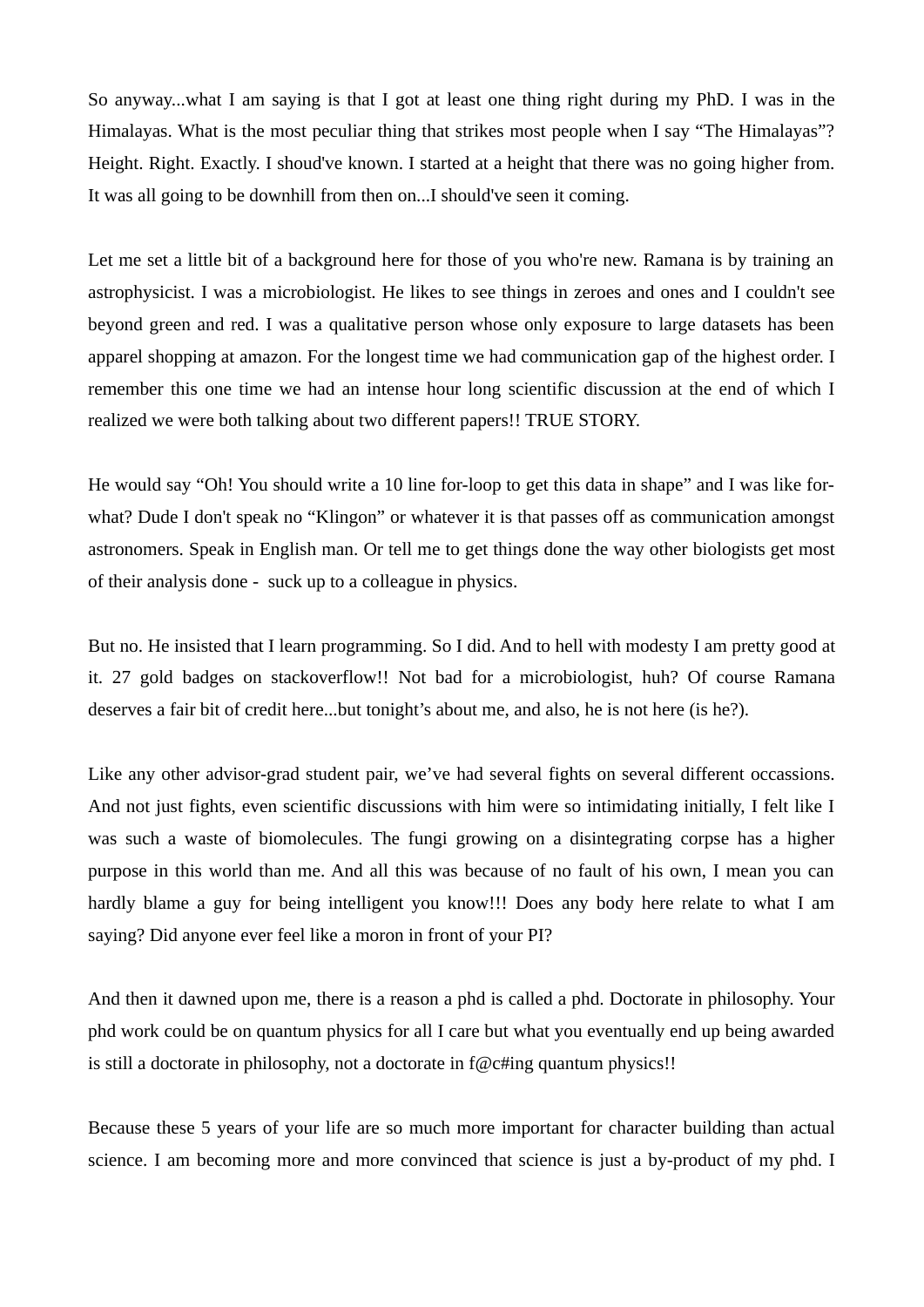have grown more as a person in these 5 years than I did in the previous 25!! Yes, well I am 30, f@#k you too!!

Intersting thing about being 30 and unmarried and a woman is that everybody I meet either looks at me with empathy, ki awww bechari isko kisi ladke ne pasand nahi kiya hoga, or they look at me in amazement....like Oh! So this is what a lesbian looks like!! Once and for all, I am single by choice people!! Not my own though. It was difficult to explain to my boyfriend that the reason why I couldn't call him for 3 months was because I was busy fighting mosquitoes. And after a point it became a little difficult to explain to the army people that the reason I need to borrow the satellite phone is because my boyfriend wants to know *ki shona ne khana khaya ya nahi* (*has my sweetheart had dinner*?)!!!

So that's how two of my relationships ended.

But I'll be honest. I thoroughly enjoyed working in the lab. It was ridiculously exhausting but I am so glad to be an ecologist who got the experience of wet lab. Unfortunately though, a molecular biologist who can also code, aren't exactly matrimonial qualities, hence my relationship status.

 And then after a while I realised I couldn't date anyone who did not have the same passion for science as I did. And here is why. I have never stayed in the IISER hostel. I stay in a rented 3 bedroom apartment on Sus road that I share with two other girls and 3 cats. The dream is to have 9 by the time I hit menopause.

These other girls who live with me work in the IT sector. They are software engineers, you know the kind that the nation has been churning out like shezwan chutney. So I hang out a lot with them and their friends. We even took a trip to Ladakh together and when we returned, Shruti – my friend told her colleagues at Cognizant that Ladakh was beautiful, it had a lot of penguins!!! And that's not the funniest part. They  $f(\mathcal{Q} \# \text{king}$  believed her!!!

 My own brother who is an android developer, when he is asked by his friends what does your sister do – he either tells them "Mothology!!!" Or he just conveniently tells them *kuch nahi mujhse paise maangti hai har mahine (She does nothing, keeps asking for money every other month)*!! At his wedding, during the cocktail party, (and he is my younger brother ok, 3 years younger to me), so at this cocktail party my sister gave a speech where she joked about how when he was born on